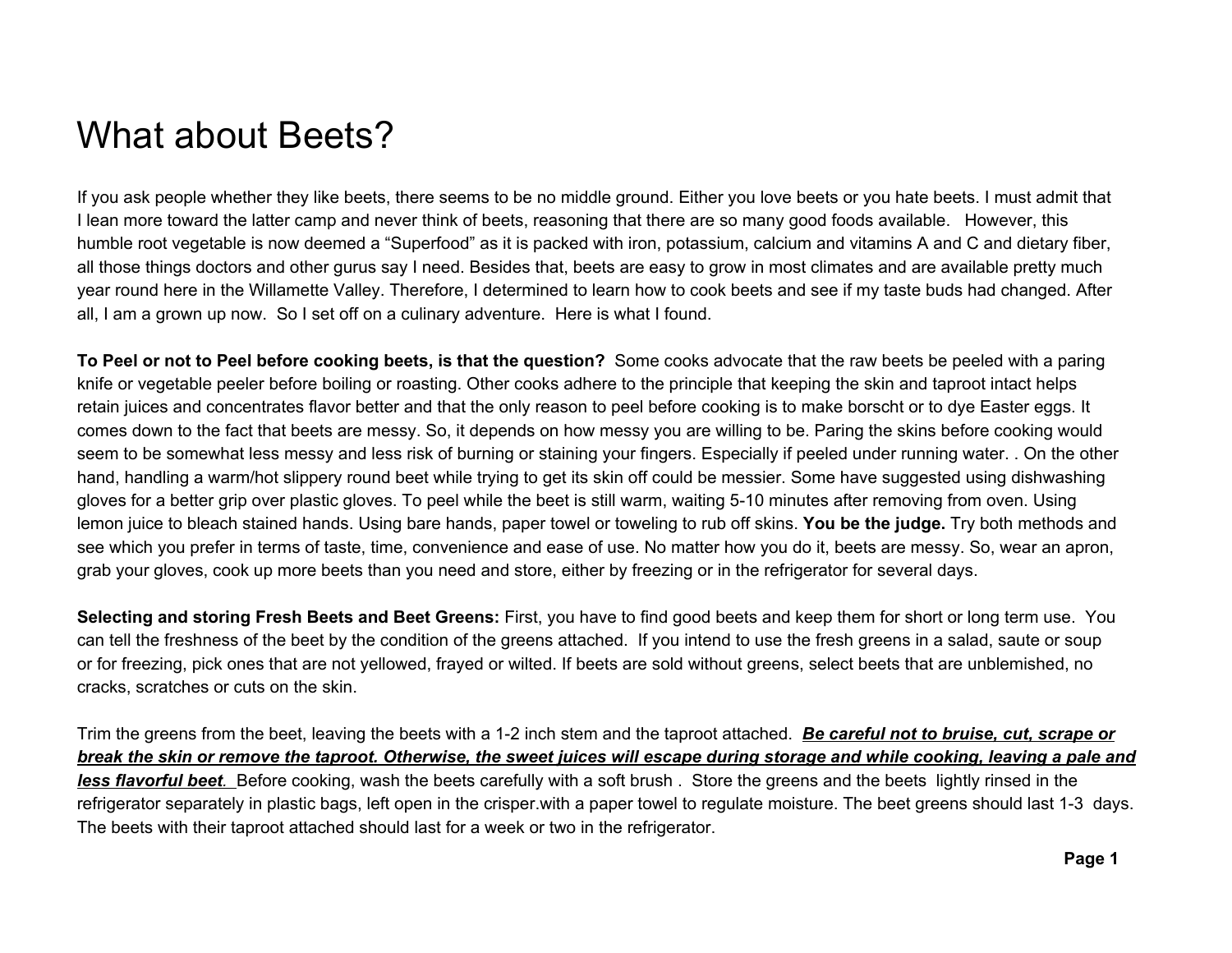For longer term storage, pack beets in sand or peat moss in a box or plastic tub so they do not touch and stored in a cool place, ideally between 33-39 degrees F such as a garage, basement, or crawl space for up to 5 months. Just dig out a few from the top layer, checking and removing any that show signs of rot. If you are gifted that many beets or grow them, this is good information.

**Using raw fresh beets and greens:** Beet greens can be used fresh in salads. Try planting a row of beets in your garden and harvest some of the young leaves for salads. Saute or stir fry as you would chard, spinach or bok choy for a tasty side dish. Or chop for soups. Or include them in juices for a source of calcium, iron and vitamins A and C.

Raw beetroots, peeled with a paring knife or vegetable peeler, can be used raw, sliced or grated in salads and soup recipes. Or juiced with a juice extractor. Good source of calcium, potassium and iron. Many recommend combining beet juice with other veggies, fruits, citrus or berries for a more palatable drink. .As a rule, you can extract 6-7 ounces of juice per pound of beets or greens. Juice recipes can be found on the internet or with your machine. Fresh juices don't keep well so use them within a day or so. Serve chilled or over ice.

**Canned or Pickled Beets** Keep pints or quarts of canned or pickled beets on your shelves for holidays and dishes throughout the year, especially in the winter before spring beets and their greens come in season. Consult the OSU Extension publications or the Ball Blue Book of Food Preservation for canning and pickling recipes for beets. Canning beets must be canned in a pressure canner but pickling beets can be done in a boiling water bath. Use safe, tested recipes for all beets as they are low acid vegetables to avoid any risk of botulism and assure your family and friends have a good, flavorful product. .

**Freezing:** Raw beets do not freeze well so you do need to fully cook the beets. They can be cooked by boiling, steaming, microwaving or roasted. Select small beets, uniform in size, unblemished.. Before cooking, clean with a soft brush but avoid breaking the skin. When tender, cool and rub the skins off using rubber gloves to avoid staining hands. Use rubber gloves to rub the skins off. Small beets can be frozen whole or quartered, diced or in 1/4" slices. Tray freezing works well for beets. Spread pieces on a tray or baking sheet in a single layer and place in the freezer. When frozen, pack into freezer bags and store. You can take out what you need. To use, thaw the cooked beets and heat through. Use in any recipe requiring cooked beets. ..

**Beet greens:** Remove any tough stems and wash thoroughly. Cut into 1-2 inch lengths. Blanch 1-2 pounds at a time in boiling water to cover for no more than 2 minutes. Using a slotted spoon or colander, remove greens and cool quickly in ice water. Drain and pack into freezer containers or bags with water still on leaves. Lay the bags of greens flat in the freezer so they can be stacked, taking up less space. To use, thaw and prepare as you would chard, spinach or bok choy in stir fry, soups or casseroles.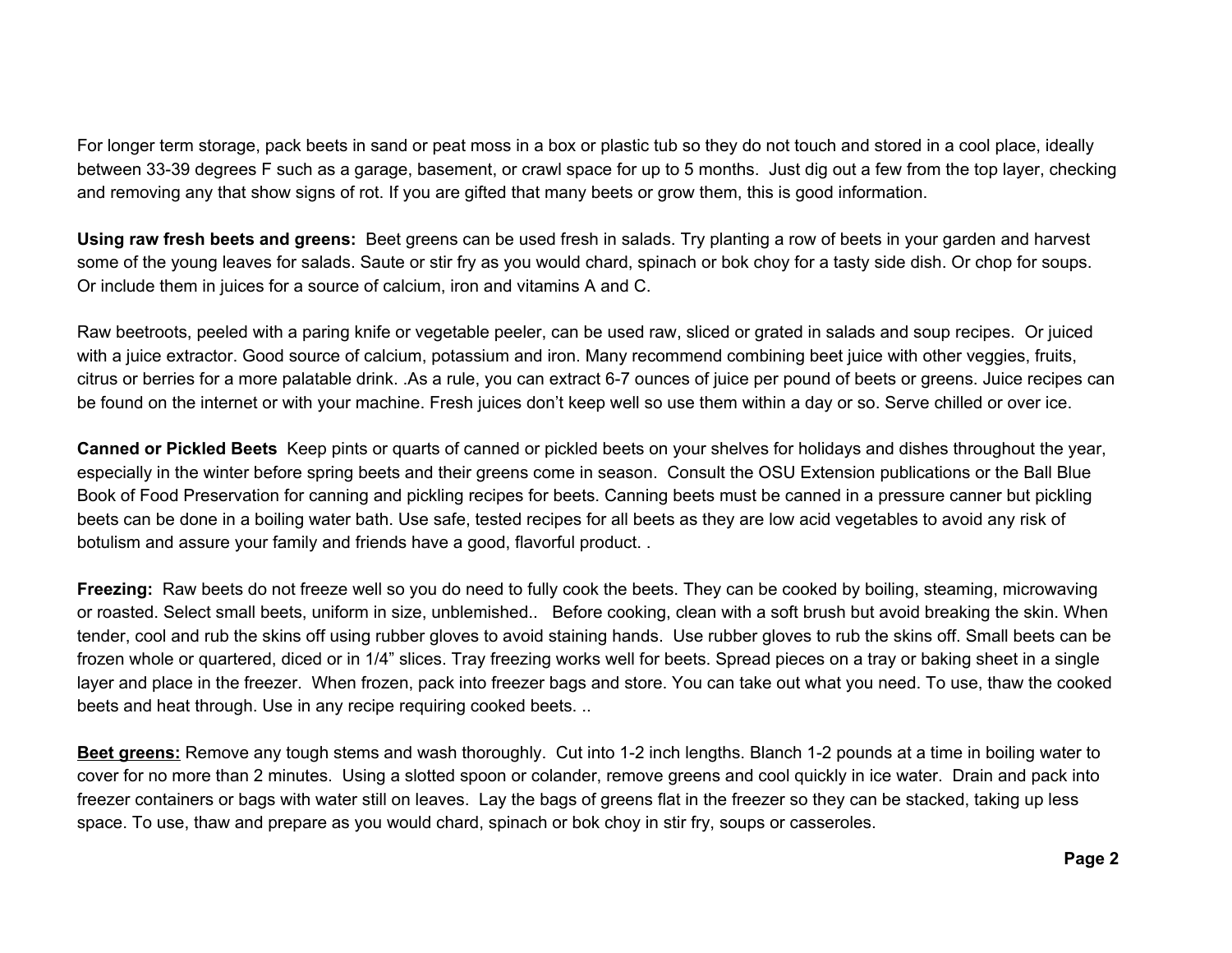**Boiled or steamed beets:** Boil whole with stem and taproot attached or use a vegetable steamer. Cover small beets with water in a saucepan, bring to a boil and cook gently, covered, until tender. Young beets will be done in 30-40 minutes, depending on size. Older, larger beets may take an hour or more. Beets should yield to slight pressure, using a finger or the edge of a knife. A fork will let juices run out. When cooked, drop into cold water for a minute. Once cool, the skin can be easily rubbed off with the hands. Highly recommended to use rubber gloves or paper towels to avoid staining your hands.

**Boiling/Steaming Beets in a Microwave Oven:** T he quickest way to cook beets is in the microwave, ideal for quantities of about 1 pound at a time. It also preserves more nutrients than boiling or any other cooking method. It may take some effort to get the timing right with your microwave to come out perfect. But the effort is worth it. Use beets that are about the same size or cut larger beets into uniform sized pieces so they cook evenly. Small to medium beets can be kept whole without cutting. Wash thoroughly. *Pierce the skin in several* places to prevent steam from building up inside the beet and exploding inside your oven. Place beets evenly spread in a microwave safe dish, generally a 2 quart baking dish or 8x8x2 square glass dish or a pyrex pie plate all work well. Add 1 inch of water. Cover with a lid, plate or microwave-safe plastic wrap or with a damp paper towel. .

To calculate time, figure microwaving one beet on full power for 7 minutes, adding 2 minutes for each additional beet. . For instance, to cook 3 medium sized beets you will need from 12 to 15 minutes. Regardless of cooking time you calculated, as soon as you can smell the beets, stop the heating and test a piece because they are close to ready. Press the beet with the blade of a knife works best to see if it is soft.

Turn the beets 180 degrees halfway through cooking time to make sure they cook evenly unless you have a rotating tray. When beets are done, leave the cover on the dish in place for 4 minutes. Beets will continue to cook during the rest period and will assure a more evenly cooked beet. When cool enough to handle, rub the skins off with your hands, using rubber gloves to avoid staining.

**Baking Beets in a Microwave** is an alternative method to cook beets with a slightly different flavor. . In this method, prepare the beets the same as above but do not add water to the dish, leaving it uncovered.. (You can also place the beets on a paper towel directly into the oven) Microwave 1 beet on full power for 5-10 minutes, depending on size. Add 2-3 minutes of cooking time for each additional beet. As soon as you smell the beets, stop the heating and test for softness. Once cooking time complete, remove from the oven and wrap in foil, letting them rest for 3-5 minutes before unwrapping and peeling them. Or you can skip the foil, rotate the dish and cook for 1-2 more minutes longer before removing from the oven and peeling.